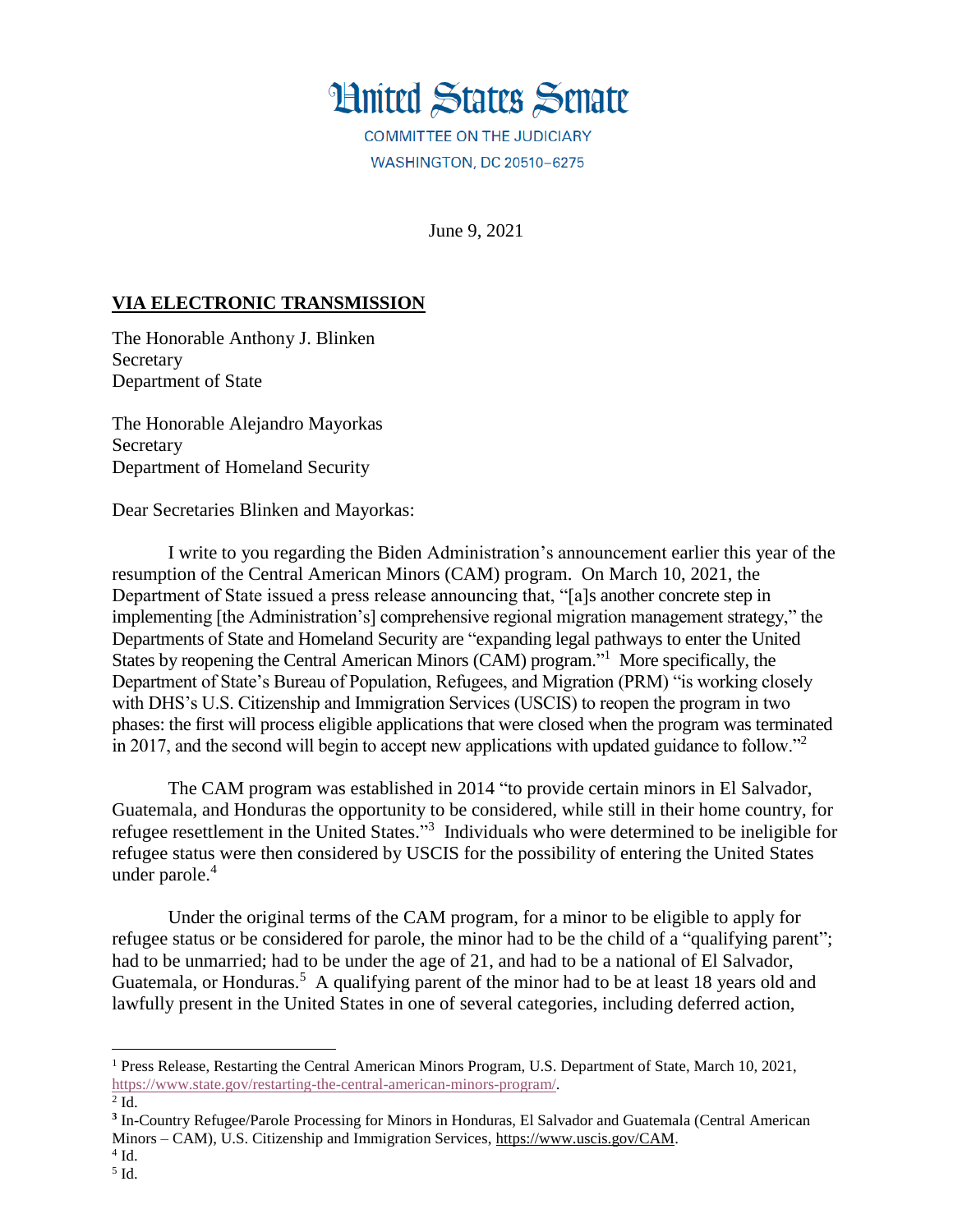parole, or Temporary Protected Status.<sup>6</sup> If the minor applying for refugee status him- or herself had an unmarried child under the age of 21, that child could be attached to the minor's application as a derivative family member and go with the minor to the United States if the minor's refugee application or request for parole was approved. A parent of the minor who was not in the United States, but who lived with the minor and was married to the qualifying parent in the United States, could also be attached to the minor's application as a derivative family member.<sup>7</sup>

The CAM program was terminated in 2017 in stages. The parole portion of the CAM program was terminated in August 2017, and on November 9, 2017, the Department of State stopped accepting new applications for the refugee portion of the CAM program.<sup>8</sup>

In addition to my continuing concerns about the legality of the CAM parole program, I have doubts about the potential effectiveness of the reinstatement of the CAM refugee/parole program. In order to help me and my colleagues better understand the function of the reinstated CAM program, and how it differs from its prior version, please answer the following questions no later than June 23, 2021:

- 1. How many individuals applied for refugee status under CAM during each year CAM was in effect? How many were approved?
- 2. It has been reported that the approval rate for refugee status within CAM was "significantly lower" than in other U.S. refugee programs.<sup>9</sup>
	- a. What was the worldwide refugee application approval rate during each of the years CAM was in effect?
	- b. What was the refugee application approval rate during each of the years CAM was in effect for each of the regions from which refugees were approved for resettlement in those years (i.e. Europe and Central Asia, Near East and South Asia, East Asia, Africa, and Latin America and the Caribbean)?
- 3. How many individuals requested parole under CAM during each year CAM was in effect? How many were approved?
- 4. How many CAM parole cases were reopened in May 2019 under the court order and related settlement agreement in *S.A. et al v. Trump*? How many of those cases were approved?

 $\overline{\phantom{a}}$  $6$  Id.

 $7$  Id.

<sup>&</sup>lt;sup>8</sup> Id.; Termination of the Central American Minors Parole Program, Notice, U.S. Department of Homeland Security, 82 Fed. Reg. 38,926 (August 16, 2017), [https://www.govinfo.gov/content/pkg/FR-2017-08-16/html/2017-](https://www.govinfo.gov/content/pkg/FR-2017-08-16/html/2017-16828.htm) [16828.htm.](https://www.govinfo.gov/content/pkg/FR-2017-08-16/html/2017-16828.htm) However, on June 13, 2018, a complaint was filed in federal court challenging the decision to terminate the CAM parole program. *Supra*, note 3. Pursuant to the Final Judgment and Order for Permanent Injunction in S.A. et al v. Trump issued on May 17, 2019 and related settlement agreement, USCIS reopened and continued processing of a limited set of CAM parole cases under the previous CAM parole policies and procedures. Id. <sup>9</sup> "Issue Brief: Building Better, Not Backward: Learning from the Past to Design Sound Border Asylum Policy," Refugees International, December 18, 2020, [https://www.refugeesinternational.org/reports/2020/12/17/building](https://www.refugeesinternational.org/reports/2020/12/17/building-better-not-backward-learning-from-the-past-to-design-sound-border-asylum-policy)[better-not-backward-learning-from-the-past-to-design-sound-border-asylum-policy.](https://www.refugeesinternational.org/reports/2020/12/17/building-better-not-backward-learning-from-the-past-to-design-sound-border-asylum-policy)